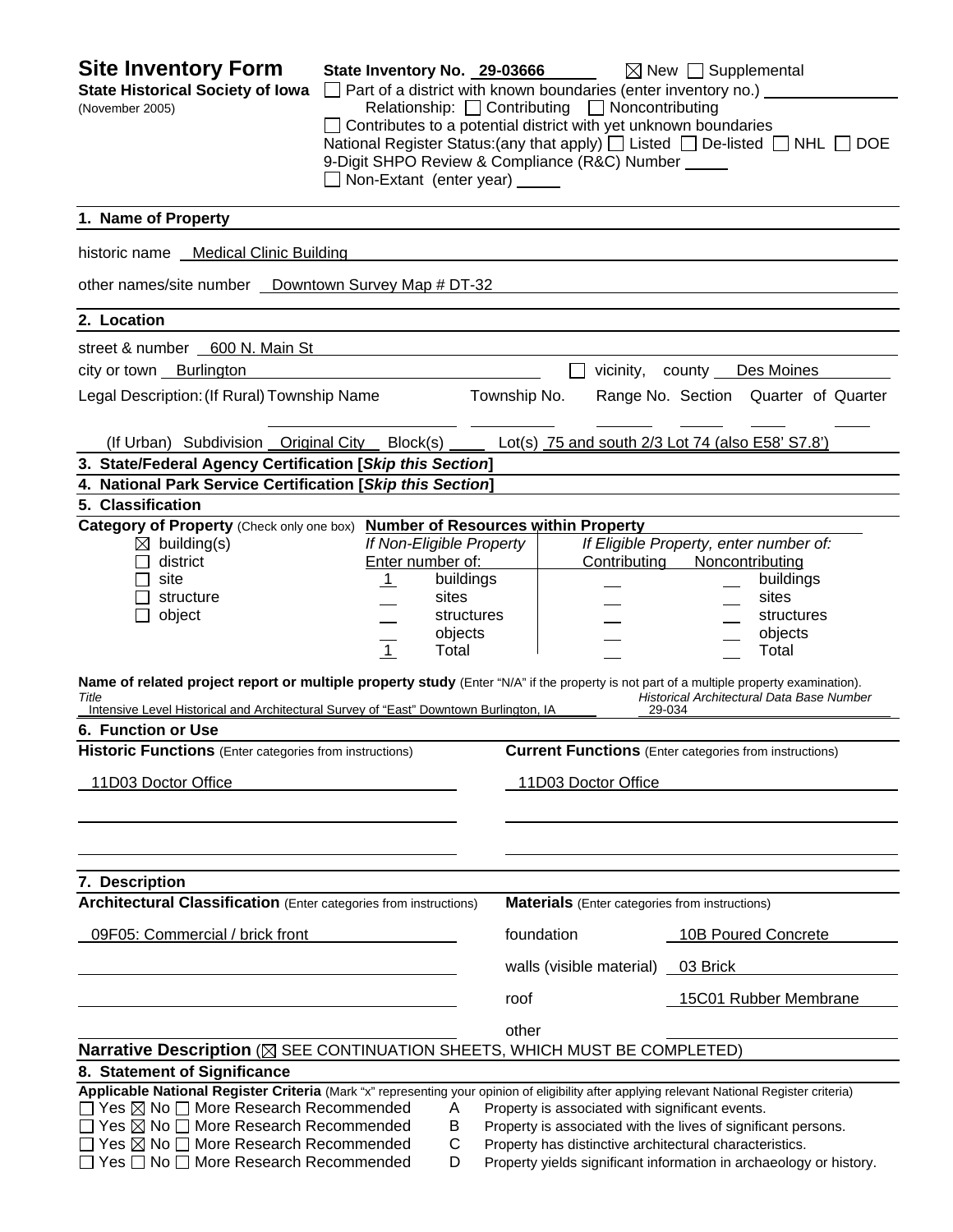| Des Moines<br>Address 600 N. Main St<br>County<br>City<br><b>Burlington</b>                                                                                                                                                                                                                                                                                                                                                                                                                                                                                                                                                                                                                                                                                                                                                                                                                                                                                                                                                                                                                                                                                                                                                                      | Site Number 29-03666<br>District Number                                                                                                                                                                                                                                                                                                                                                                                                                                                                                          |
|--------------------------------------------------------------------------------------------------------------------------------------------------------------------------------------------------------------------------------------------------------------------------------------------------------------------------------------------------------------------------------------------------------------------------------------------------------------------------------------------------------------------------------------------------------------------------------------------------------------------------------------------------------------------------------------------------------------------------------------------------------------------------------------------------------------------------------------------------------------------------------------------------------------------------------------------------------------------------------------------------------------------------------------------------------------------------------------------------------------------------------------------------------------------------------------------------------------------------------------------------|----------------------------------------------------------------------------------------------------------------------------------------------------------------------------------------------------------------------------------------------------------------------------------------------------------------------------------------------------------------------------------------------------------------------------------------------------------------------------------------------------------------------------------|
|                                                                                                                                                                                                                                                                                                                                                                                                                                                                                                                                                                                                                                                                                                                                                                                                                                                                                                                                                                                                                                                                                                                                                                                                                                                  |                                                                                                                                                                                                                                                                                                                                                                                                                                                                                                                                  |
| <b>Criteria Considerations</b><br>$\Box$ A Owned by a religious institution or used<br>for religious purposes.<br>B Removed from its original location.<br>C A birthplace or grave.<br>D A cemetery                                                                                                                                                                                                                                                                                                                                                                                                                                                                                                                                                                                                                                                                                                                                                                                                                                                                                                                                                                                                                                              | $\Box$ E A reconstructed building, object, or structure.<br>$\Box$ F A commemorative property.<br>□ G Less than 50 years of age or achieved significance within the past<br>50 years.                                                                                                                                                                                                                                                                                                                                            |
| Areas of Significance (Enter categories from instructions)                                                                                                                                                                                                                                                                                                                                                                                                                                                                                                                                                                                                                                                                                                                                                                                                                                                                                                                                                                                                                                                                                                                                                                                       | <b>Significant Dates</b>                                                                                                                                                                                                                                                                                                                                                                                                                                                                                                         |
| 05: Commerce                                                                                                                                                                                                                                                                                                                                                                                                                                                                                                                                                                                                                                                                                                                                                                                                                                                                                                                                                                                                                                                                                                                                                                                                                                     | Construction date<br>1981<br>$\boxtimes$ check if circa or estimated date<br>Other dates, including renovation                                                                                                                                                                                                                                                                                                                                                                                                                   |
| <b>Significant Person</b><br>(Complete if National Register Criterion B is marked above)                                                                                                                                                                                                                                                                                                                                                                                                                                                                                                                                                                                                                                                                                                                                                                                                                                                                                                                                                                                                                                                                                                                                                         | <b>Architect/Builder</b><br>Architect                                                                                                                                                                                                                                                                                                                                                                                                                                                                                            |
|                                                                                                                                                                                                                                                                                                                                                                                                                                                                                                                                                                                                                                                                                                                                                                                                                                                                                                                                                                                                                                                                                                                                                                                                                                                  | <b>Builder</b>                                                                                                                                                                                                                                                                                                                                                                                                                                                                                                                   |
|                                                                                                                                                                                                                                                                                                                                                                                                                                                                                                                                                                                                                                                                                                                                                                                                                                                                                                                                                                                                                                                                                                                                                                                                                                                  | Narrative Statement of Significance ( $\boxtimes$ SEE CONTINUATION SHEETS, WHICH MUST BE COMPLETED)                                                                                                                                                                                                                                                                                                                                                                                                                              |
| 9. Major Bibliographical References                                                                                                                                                                                                                                                                                                                                                                                                                                                                                                                                                                                                                                                                                                                                                                                                                                                                                                                                                                                                                                                                                                                                                                                                              |                                                                                                                                                                                                                                                                                                                                                                                                                                                                                                                                  |
| Bibliography $\boxtimes$ See continuation sheet for citations of the books, articles, and other sources used in preparing this form                                                                                                                                                                                                                                                                                                                                                                                                                                                                                                                                                                                                                                                                                                                                                                                                                                                                                                                                                                                                                                                                                                              |                                                                                                                                                                                                                                                                                                                                                                                                                                                                                                                                  |
| 10. Geographic Data<br><b>UTM References (OPTIONAL)</b>                                                                                                                                                                                                                                                                                                                                                                                                                                                                                                                                                                                                                                                                                                                                                                                                                                                                                                                                                                                                                                                                                                                                                                                          |                                                                                                                                                                                                                                                                                                                                                                                                                                                                                                                                  |
| Easting<br>Zone<br>Northing                                                                                                                                                                                                                                                                                                                                                                                                                                                                                                                                                                                                                                                                                                                                                                                                                                                                                                                                                                                                                                                                                                                                                                                                                      | Northing<br>Zone<br>Easting                                                                                                                                                                                                                                                                                                                                                                                                                                                                                                      |
| 1                                                                                                                                                                                                                                                                                                                                                                                                                                                                                                                                                                                                                                                                                                                                                                                                                                                                                                                                                                                                                                                                                                                                                                                                                                                | $\overline{2}$                                                                                                                                                                                                                                                                                                                                                                                                                                                                                                                   |
| 3                                                                                                                                                                                                                                                                                                                                                                                                                                                                                                                                                                                                                                                                                                                                                                                                                                                                                                                                                                                                                                                                                                                                                                                                                                                | 4                                                                                                                                                                                                                                                                                                                                                                                                                                                                                                                                |
| See continuation sheet for additional UTM references or comments                                                                                                                                                                                                                                                                                                                                                                                                                                                                                                                                                                                                                                                                                                                                                                                                                                                                                                                                                                                                                                                                                                                                                                                 |                                                                                                                                                                                                                                                                                                                                                                                                                                                                                                                                  |
| 11. Form Prepared By                                                                                                                                                                                                                                                                                                                                                                                                                                                                                                                                                                                                                                                                                                                                                                                                                                                                                                                                                                                                                                                                                                                                                                                                                             |                                                                                                                                                                                                                                                                                                                                                                                                                                                                                                                                  |
| name/title  David Roed, Commission Member                                                                                                                                                                                                                                                                                                                                                                                                                                                                                                                                                                                                                                                                                                                                                                                                                                                                                                                                                                                                                                                                                                                                                                                                        | Rebecca L. McCarley, consultant, Davenport                                                                                                                                                                                                                                                                                                                                                                                                                                                                                       |
| organization _ Burlington Historic Preservation Commission                                                                                                                                                                                                                                                                                                                                                                                                                                                                                                                                                                                                                                                                                                                                                                                                                                                                                                                                                                                                                                                                                                                                                                                       | date November 12, 2012                                                                                                                                                                                                                                                                                                                                                                                                                                                                                                           |
| street & number_ City Hall, 400 Washington Street                                                                                                                                                                                                                                                                                                                                                                                                                                                                                                                                                                                                                                                                                                                                                                                                                                                                                                                                                                                                                                                                                                                                                                                                | telephone 319-753-8158                                                                                                                                                                                                                                                                                                                                                                                                                                                                                                           |
| <b>Burlington</b><br>city or town                                                                                                                                                                                                                                                                                                                                                                                                                                                                                                                                                                                                                                                                                                                                                                                                                                                                                                                                                                                                                                                                                                                                                                                                                | zip code $52601$<br>state lowa                                                                                                                                                                                                                                                                                                                                                                                                                                                                                                   |
| ADDITIONAL DOCUMENTATION (Submit the following items with the completed form)                                                                                                                                                                                                                                                                                                                                                                                                                                                                                                                                                                                                                                                                                                                                                                                                                                                                                                                                                                                                                                                                                                                                                                    |                                                                                                                                                                                                                                                                                                                                                                                                                                                                                                                                  |
| <b>FOR ALL PROPERTIES</b><br>Map: showing the property's location in a town/city or township.<br>1.<br>Site plan: showing position of buildings and structures on the site in relation to public road(s).<br>2.<br>3.<br>needs to be provided below on this particular inventory site:<br>Roll/slide sheet #<br>Roll/slide sheet #<br>Roll/slide sheet #<br>See continuation sheet or attached photo & slide catalog sheet for list of photo roll or slide entries.<br>$\boxtimes$ Photos/illustrations without negatives are also in this site inventory file.<br>FOR CERTAIN KINDS OF PROPERTIES, INCLUDE THE FOLLOWING AS WELL<br>1.<br>2.<br><b>Barn:</b><br>A sketch of the frame/truss configuration in the form of drawing a typical middle bent of the barn.<br>а.<br>A photograph of the loft showing the frame configuration along one side.<br>b.<br>A sketch floor plan of the interior space arrangements along with the barn's exterior dimensions in feet.<br>с.<br>State Historic Preservation Office (SHPO) Use Only Below This Line<br>Concur with above survey opinion on National Register eligibility: $\Box$ Yes $\Box$ No<br>This is a locally designated property or part of a locally designated district.<br>Comments: | Photographs: representative black and white photos. If the photos are taken as part of a survey for which the Society is to be<br>curator of the negatives or color slides, a photo/catalog sheet needs to be included with the negatives/slides and the following<br>Frame/slot #<br>Date Taken<br>Frame/slot #<br>Date Taken<br>Frame/slot #<br>Date Taken<br>Farmstead & District: (List of structures and buildings, known or estimated year built, and contributing or noncontributing status)<br>More Research Recommended |
|                                                                                                                                                                                                                                                                                                                                                                                                                                                                                                                                                                                                                                                                                                                                                                                                                                                                                                                                                                                                                                                                                                                                                                                                                                                  |                                                                                                                                                                                                                                                                                                                                                                                                                                                                                                                                  |
| Evaluated by (name/title):                                                                                                                                                                                                                                                                                                                                                                                                                                                                                                                                                                                                                                                                                                                                                                                                                                                                                                                                                                                                                                                                                                                                                                                                                       | Date:                                                                                                                                                                                                                                                                                                                                                                                                                                                                                                                            |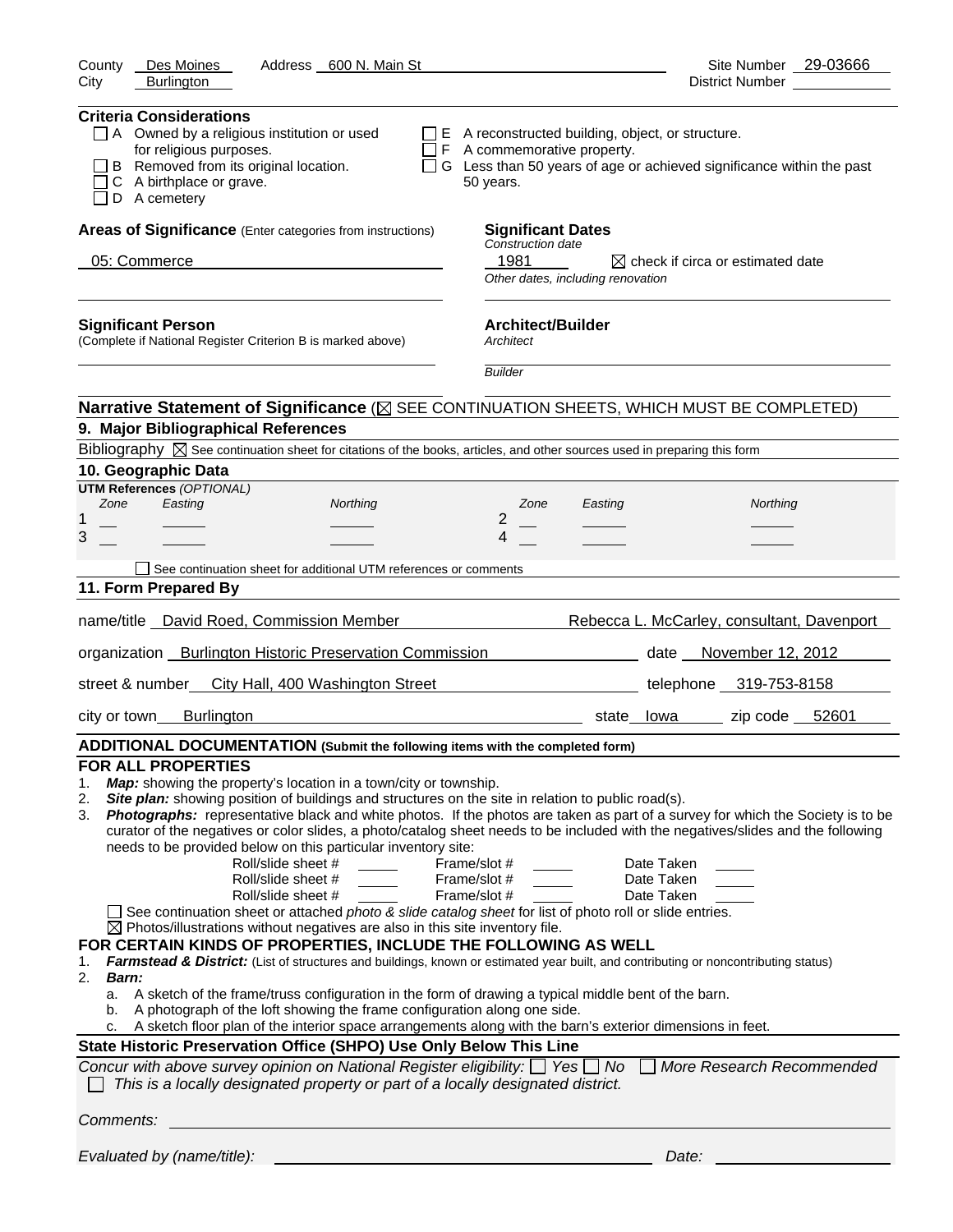## **Iowa Site Inventory Form** Related District Number **Related District Number Continuation Sheet**

Page 1

| Medical clinic building | Des Moines |  |
|-------------------------|------------|--|
| Name of Property        | County     |  |
| 600 N. Main St          | Burlington |  |
| Address                 | City       |  |

#### **7. Narrative Description**

This is a one-story brick building built in 1981 to provide space for a medical clinic downtown. The building has a poured concrete foundation and flat rubberized roof. The building has a 600 N. Main address, though the entry is on the south side along Court St. The west side has two arch windows and a large semi-circular window. Brick detailing along the cornice reflects detailing on historic brick buildings in the area. The brickwork across the cornice continues around the building and the corners have brick quoins. Entry into the building is on the south side through an arch with a recessed entry area. Arch windows are found in the center section on this side. The slope of the lot results in entry directly to the basement on the east side. Seven arch windows are found on the main story, with brick detailing around the arch and sides continuing down the basement wall to the foundation.

#### **8. Narrative Statement of Significance**

Though this is a new building constructed in 1981, the medical clinic building was designed with architectural features that do not detract from other historic buildings in the area, reflecting brickwork and arch window details. However, due to its later construction date, it would not contribute to a historic district or be individually eligible at this time. Once it reaches 50 years old, then the historic significance would be re-assessed.

This building was built in 1981, by Joint Venture, a partnership, in an effort to revitalize downtown Burlington, in cooperation with the city. At the May 5, 1981 city council meeting, "Council approved the sale of \$800,000 in medical clinic revenue bonds for a new surgical clinic. The bonds will be used to finance construction of the facility at 600 N. Main, formerly the site of Holly's Main DX and Alter Marine. The City was required to approve the sale of the bonds but, is not obligated to repay them. Hawkeye Bank & Trust Co. is trustee for the project. The clinic will house Orthopeadic & Reconstructive Surgery Associates, a professional corporation. Resident surgeons are Jerry Jochims, Koert Smith, and Michael R. Wilson" (*Hawk-Eye,* May 6, 1981, 3). Orthopedic and Reconstructive Surgery Associates were listed at 600 N Main in 1984. They moved out in 1999.

In February 2000, the medical clinic building was bought by Dr. Michael Hendricks, and he continues to use it as his doctor's office.

#### **9. Major Bibliographical References**

City Directories, Burlington, Iowa, various dates. On microfiche at the Burlington Public Library

Deed records, per transfer books at Des Moines County Auditor's Office.

Newspapers, various titles and editions.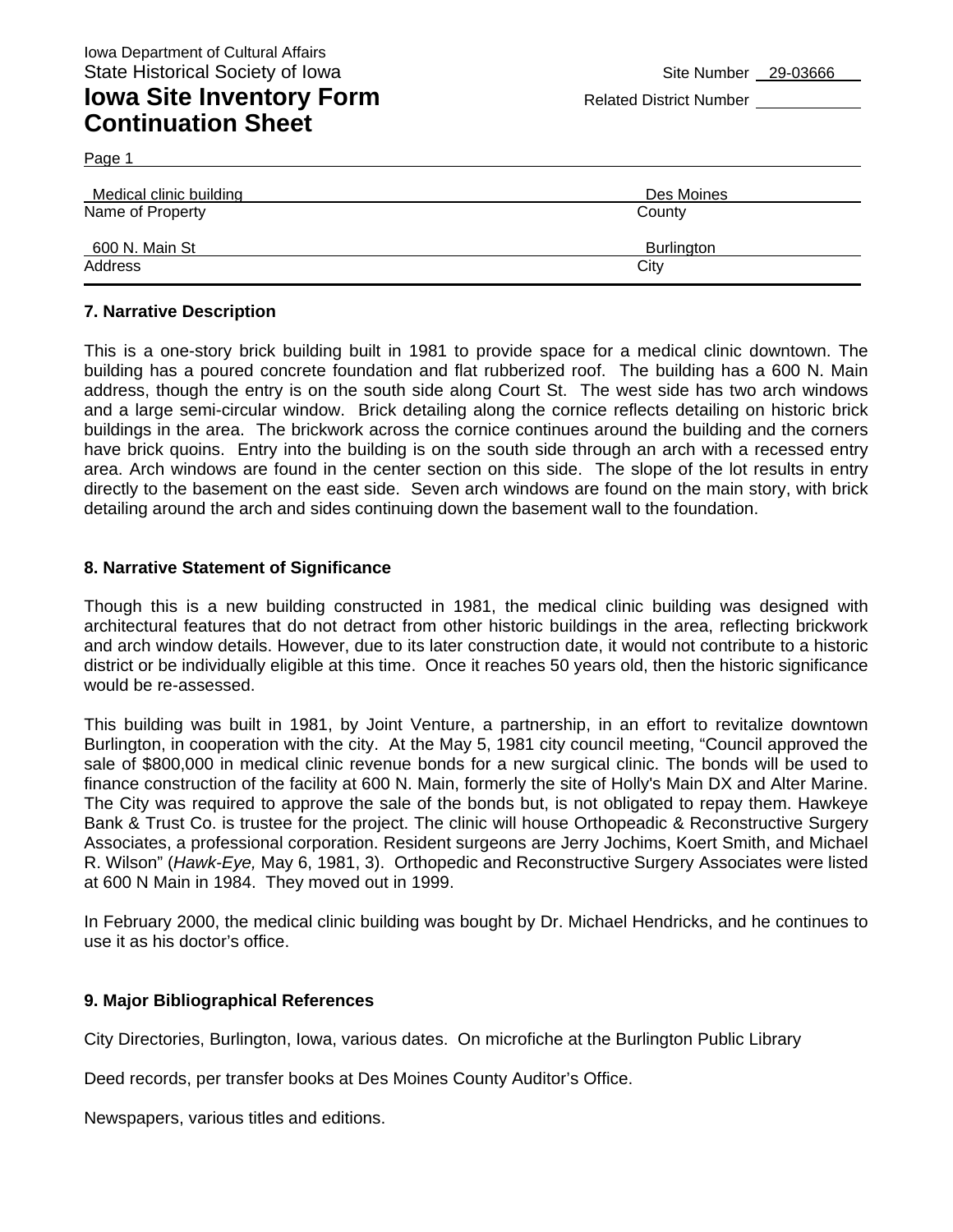# **Iowa Site Inventory Form** Related District Number **Related District Number Continuation Sheet**

Page 2

| Medical clinic building | Des Moines        |  |  |
|-------------------------|-------------------|--|--|
| Name of Property        | County            |  |  |
| 600 N. Main St          | <b>Burlington</b> |  |  |
| Address                 | City              |  |  |

#### **Location map**



*Base aerial photography by Aerial Services Inc for Des Moines County GIS Commission, March 2010.*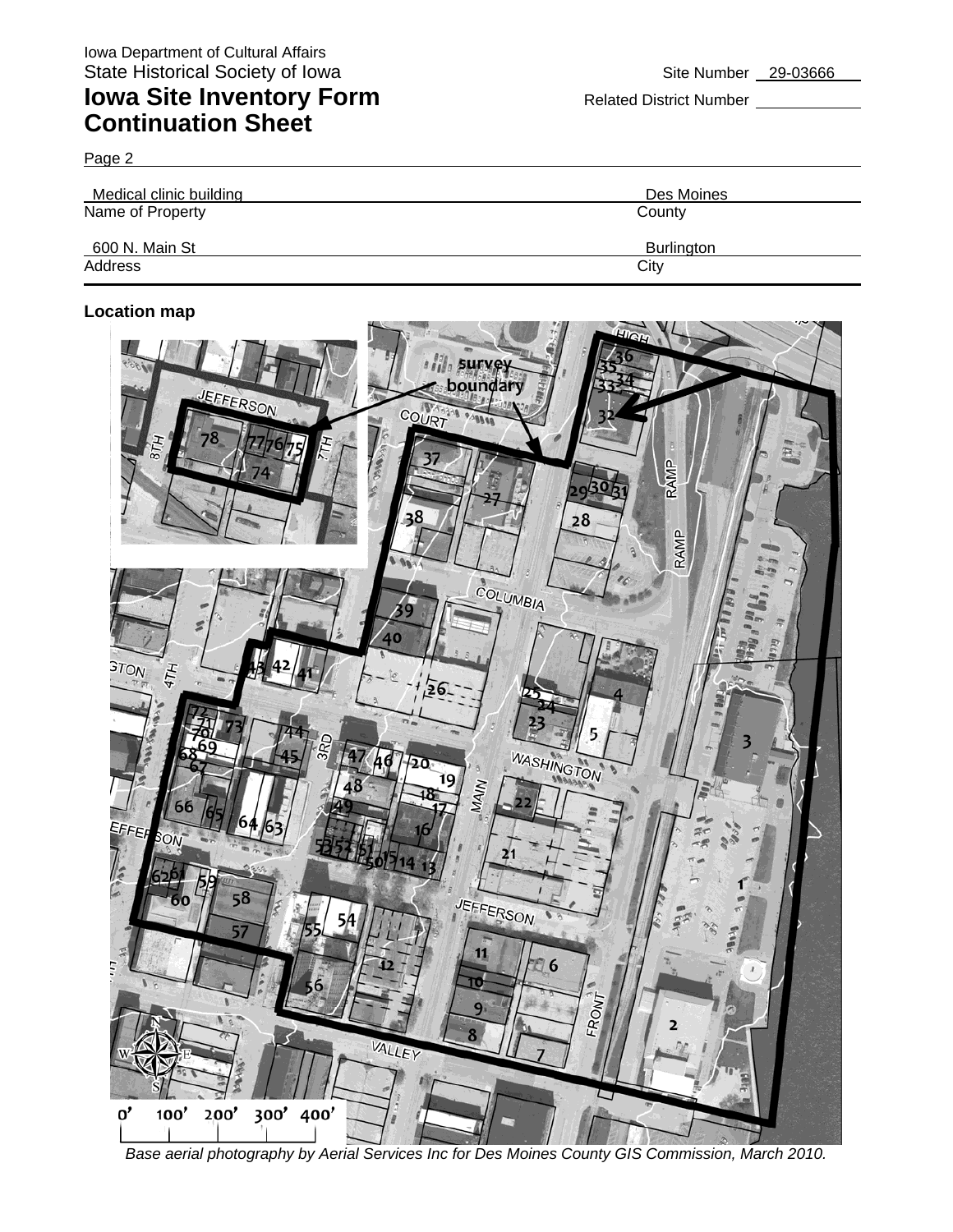## **Iowa Site Inventory Form** Related District Number \_\_\_\_ **Continuation Sheet**

Medical clinic building Des Moines Name of Property County

600 N. Main St Burlington Address City **City Address** 

Page 3

#### **Building plan (from assessor's website)**

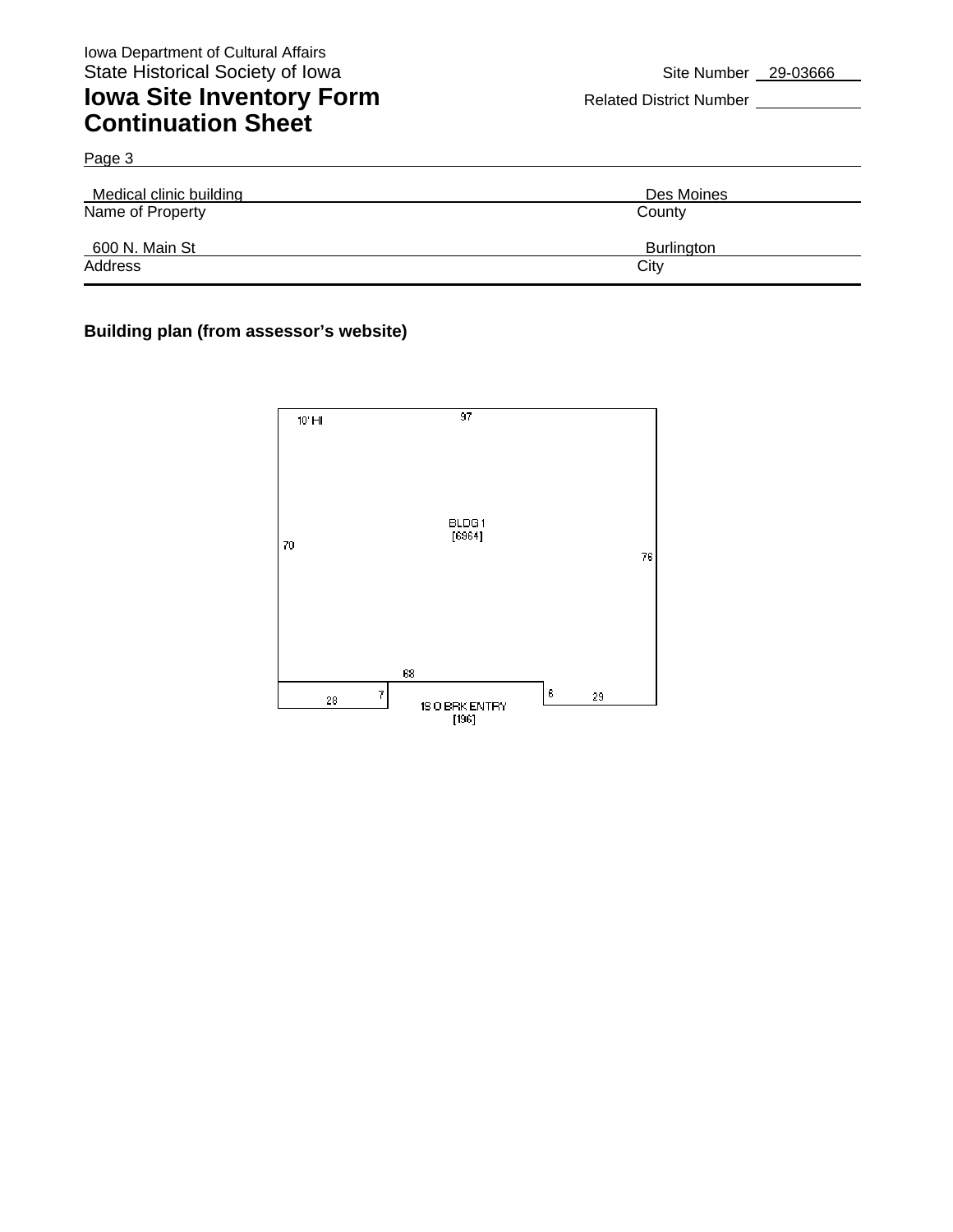# **Iowa Site Inventory Form** Related District Number **Continuation Sheet**

| Medical clinic building | Des Moines        |  |  |
|-------------------------|-------------------|--|--|
| Name of Property        | County            |  |  |
| 600 N. Main St          | <b>Burlington</b> |  |  |
| Address                 | City              |  |  |

### **Digital photographs**

Page 4

![](_page_5_Picture_7.jpeg)

**Photograph 29-03666-001 – West (front) elevation, looking northeast (McCarley, June 20, 2012).**